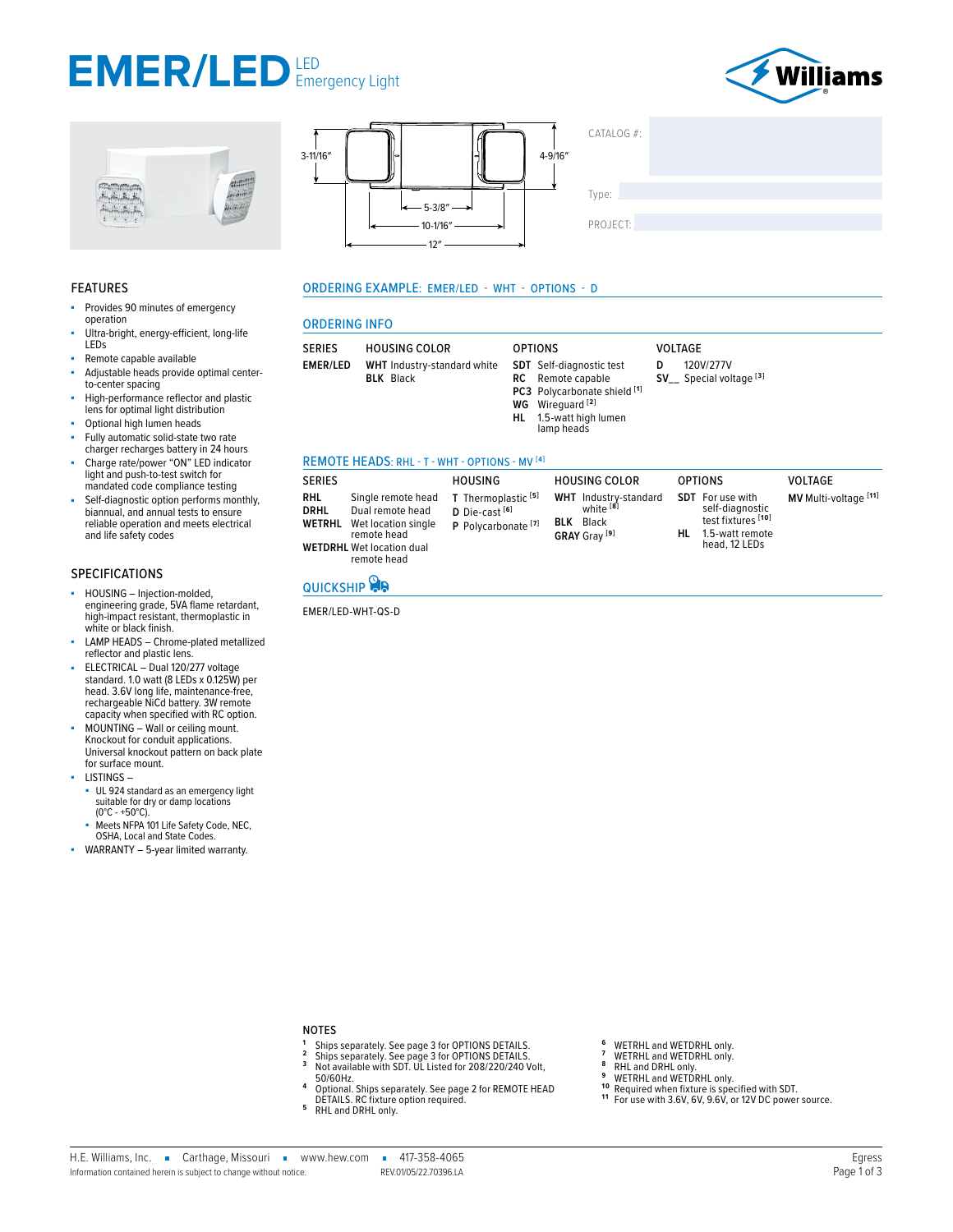# EMER/LED LED Emergency Light

#### CROSS SECTIONS



#### FIXTURE DETAILS

## 3-3/4″ WALL MOUNT BOLT CIRCLE PATTERN



#### <span id="page-1-0"></span>REMOTE HEAD DETAILS



#### FOOTPATH

EMER/LED-WHT-HL Meets Life Safety Code: Average illuminance of 1.0 FC with minimum illuminance of 0.1 FC. Reflectance values: 80/50/20. Fixture Mounting Height: 8' AFF<br>  $\leftarrow$ 



Average: 1.11 | Max: 2.3 | Min: 0.2 | Average min: 5.6 | Max/Min: 11.5 Average: 1.08 | Max: 2.4 | Min: 0.3 | Average min: 3.6 | Max/Min: 8.0

6′

↰

#### ELECTRICAL INFORMATION

| <b>CATALOG NUMBER</b> | <b>INPUT WATTS (W)</b> |             | <b>INPUT AMPS (A)</b> |             |
|-----------------------|------------------------|-------------|-----------------------|-------------|
|                       | <b>120V</b>            | <b>277V</b> | <b>120V</b>           | <b>277V</b> |
| EMER/LED              | 1.8                    | 1.8         | 0.022                 | 0.010       |
| <b>EMER/LED-SDT</b>   | 1.6                    | 1.6         | 0.020                 | 0.010       |